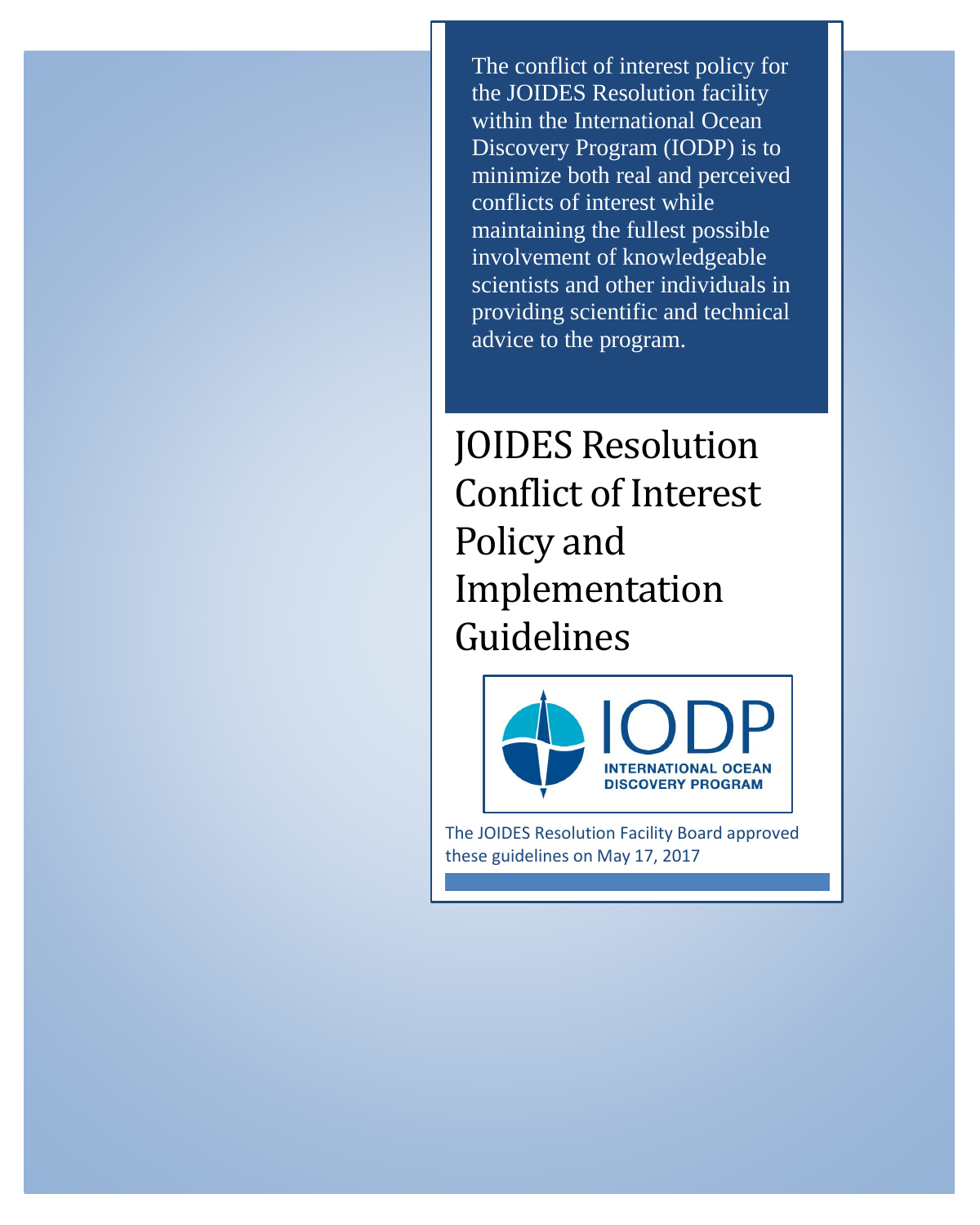# *JOIDES Resolution* Conflict of Interest Policy and Implementation Guidelines

Approved by *JOIDES Resolution* Facility Board: **17 May, 2017** Latest Revision: **28 April, 2017**

## **(1)** General Purpose

The objective of the conflict of interest (COI) policy for the *JOIDES Resolution* Facility (JRF) within the International Ocean Discovery Program (IODP) is to minimize both real and perceived conflicts of interest while maintaining the fullest possible involvement of knowledgeable scientists and other individuals in providing scientific and technical advice to the program. The JRF operates under a comprehensive, effective, and to the maximum extent possible, flexible COI policy for the *JOIDES Resolution* Facility Board (JRFB) and the JRFB Advisory Panels.

The latest version of the *JOIDES Resolution* **COI Policy and Implementation** always can be downloaded from [http://iodp.org/jr-facility-policies-procedures-guidelines.](http://iodp.org/jr-facility-policies-procedures-guidelines)

#### **(2)** Definition

A COI is defined as a situation in which the interests (whether personal, familial, professional, or commercial) of a JRFB member or liaison, or a JRFB Advisory Panel member or liaison, or a designated alternate, who are involved in proposal nurturing and evaluation, expedition scheduling, or in IODP-related financial or commercial enterprises, have a real or perceived impact, either positive or negative, on the recommendations or decisions of the JRFB or its Advisory Panels.

### **(3)** Principles

The COI policy is based on the following principles:

- **1.** An individual can be a member of only one standing Advisory Panel or the JRFB.
- **2.** No representative of the U.S. National Science Foundation (NSF) or the *JOIDES Resolution* Science Operator (JRSO) and its subcontractors can serve as a member on an JRFB Advisory Panel. These NSF and JRSO representatives, however, may serve as members on the JRFB and as liaisons to the JRFB Advisory Panels.
- **3.** All potential conflicts of interest (e.g., being a co-proponent on a proposal, owing or participating in an IODP-related commercial or financial enterprise) are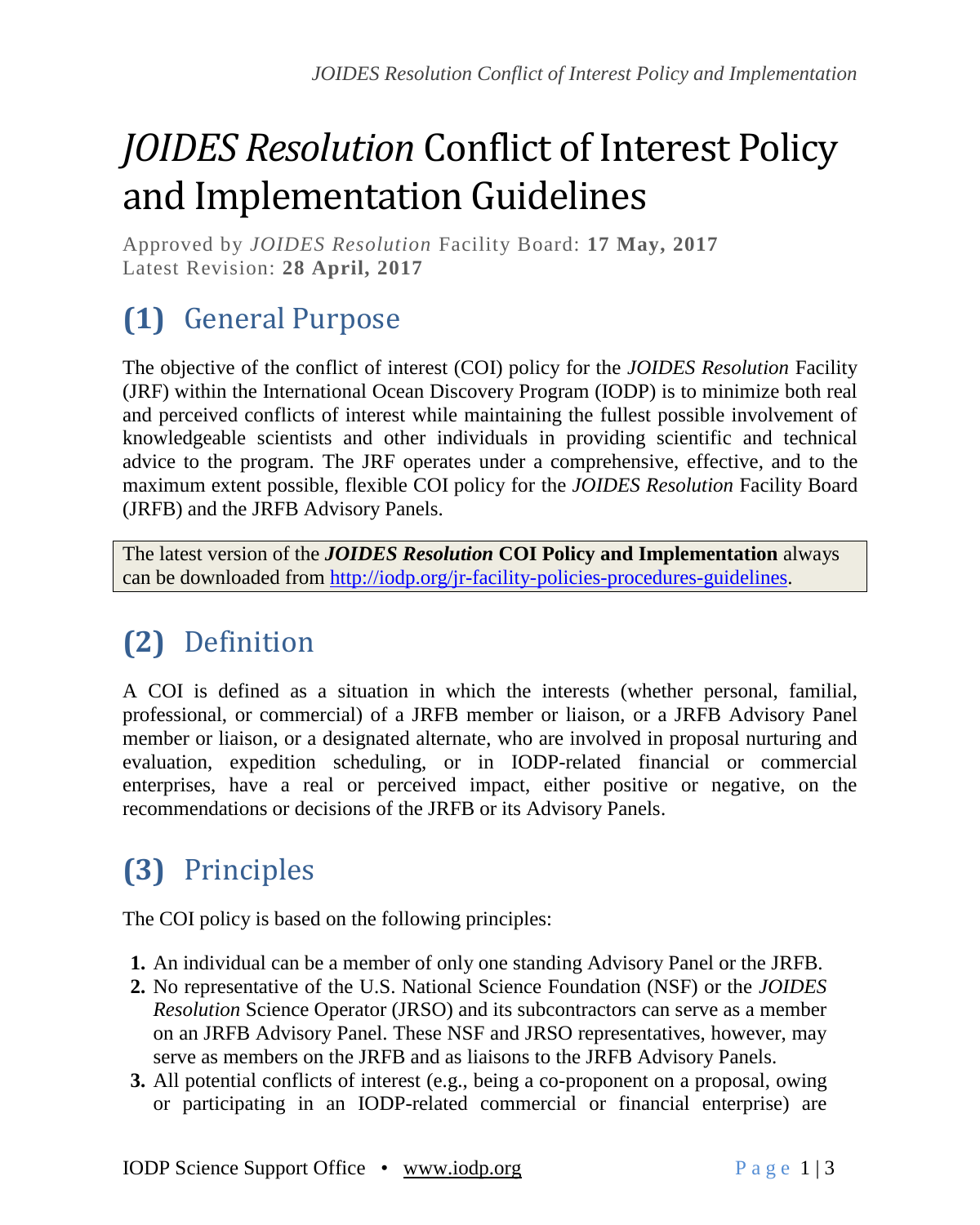declared at the start of every meeting, or at an otherwise appropriate time during the meeting. The JRFB Chair, or the JRFB Advisory Panel Chair or Co-Chairs, make(s) the determination whether the circumstances constitute a COI and take appropriate action (discussed below).

**4.** The JRFB is responsible for the overall functioning of the JRFB Advisory Panels and monitors compliance with this policy by receiving a brief annual report from the panel chairs on how conflicts of interest were dealt with in their meetings.

#### **(4)** Implementation

Conflicts of interest are unavoidable. Potential conflicts should be identified as early as possible prior to a meeting, allowing sufficient time for the JRFB Chair, or the JRFB Advisory Panel Chair or Co-Chairs, to work with the JRFB and the various national and consortia offices to identify alternates with suitable scientific and technical expertise for conflicted members.

If a JRFB or Advisory Panel, member, liaison, designated alternate, or any other attendee of a panel or board meeting, has a direct interest that might be affected by, or might reasonably be perceived to be affected by, any action under consideration, that member, liaison, designated alternate, or attendee is required to make a public declaration of the existence of such interest to the JRFB Chair, or one of the JRFB Advisory Panel Chair or Co-Chairs.

The JRFB Chair, or its Advisory Panel Chair or Co-Chairs, make(s) a final determination whether the circumstances constitute a COI. All declared or proposed possible conflicts of interest, and the actions taken, are recorded in the minutes of the meeting at which the interest was considered, and the annual COI report prepared for the JRFB.

JRFB or Advisory Panel members, liaisons, designated alternates, or other attendees, who are determined by the Chair or Co-Chairs to have a COI with respect to an IODP or IODP-related proposal will not be present during any part of a meeting when that proposal is nurtured, evaluated, discussed, or scheduled. However, upon request by the JRFB Chair, or Advisory Panel Chair or Co-Chairs, a conflicted JRFB or Advisory Panel member, liaison, designated alternate, or other attendee may participate in general discussions regarding proposals (e.g., how proposals address long-range objectives) in order to provide a full range of expertise to the decision-making process.

JRFB or Advisory Panel members or designated alternates, who have a COI because of IODP-related financial or commercial enterprises, will not be present during discussions relevant to those financial or commercial enterprises.